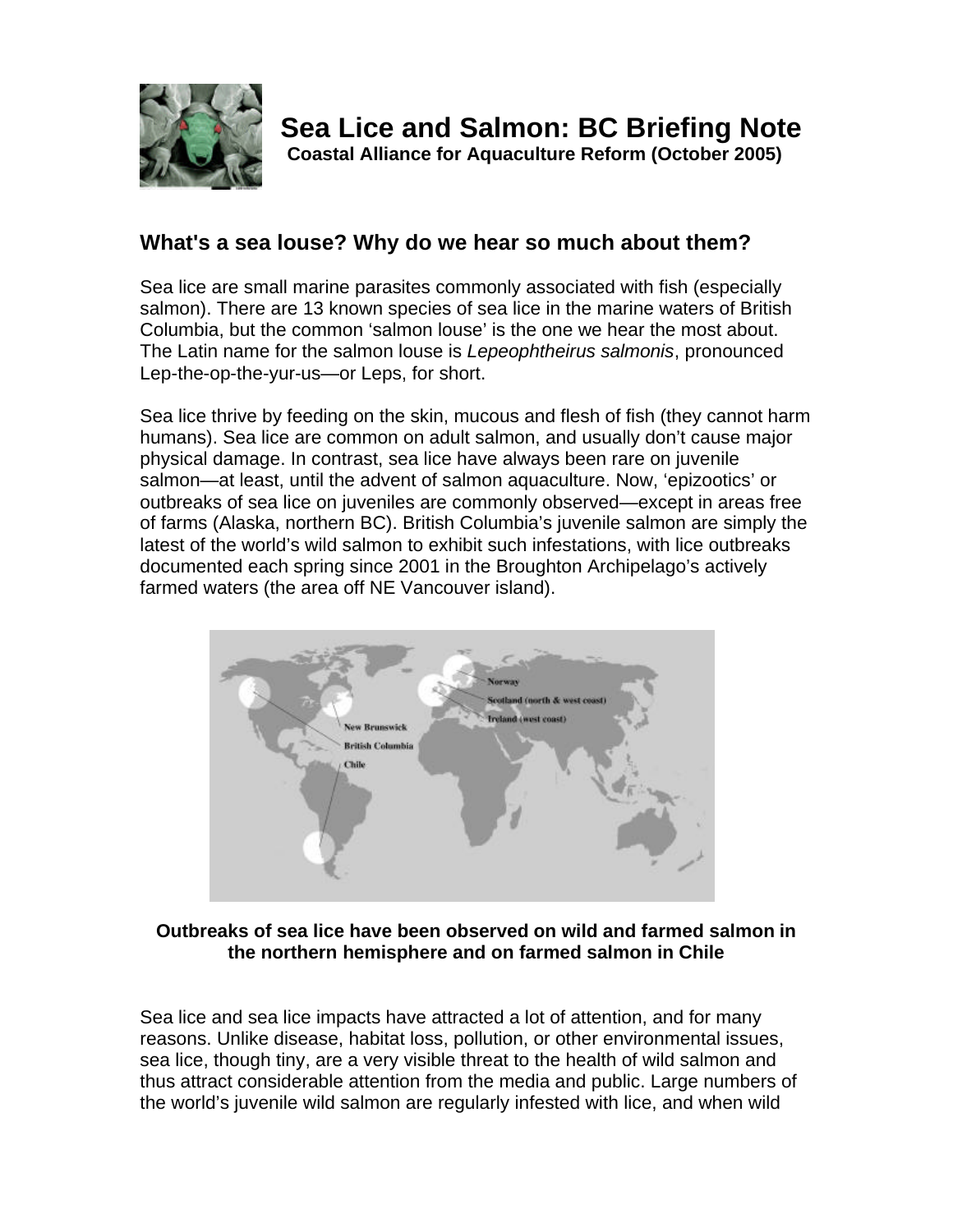salmon populations inevitably decline, attention is focused on the most likely source of those lice—open net-cage salmon farms—and on government support for this industrial practice. Government also actively downplays or denies the problem and dismisses the scientific process used to examine an increasingly obvious link between farming and lice outbreaks, thus pitting inflexible policy against wild salmon protection and an electorate who value wild salmon.

### **Are farms the primary source of lice? And what's behind the "uncertainty," inaction, and angst?**

The first question is no longer debated in Europe, where farming has been practised much longer than in Canada. Research has shown that:

- Concentrations of lice larvae have been found in **Scotland's** marine waters only when farms contain adult lice-bearing salmon; when farms are empty or when uninfected smolts are first put in, no larvae are found (McKibben & Hay 2004);
- Lice on **Norway's** 220 million farmed salmon were estimated to have produced 145 billion eggs in 1990 during the 2-month spring migration of wild salmon (Heuch and Mo 2001); reductions in allowable lice loads after 1991 temporarily reduced "coastal infection pressure" until production of farmed fish increased;
- Some 78-97% of all parasitic lice found in coastal waters of **Scotland**, **Ireland** and **Norway** come from salmon farms (the remainder come mainly from escaped farm salmon; Butler 2002);
- Many studies from around the **world** have found significantly elevated levels of lice parasitizing juvenile **char**, **salmon** and **trout** collected near farms (as opposed to areas free from farms).

In **Canada**, recently published (peer reviewed) non-government organization (NGO) and academic research has also shown significantly higher lice numbers on juvenile salmon collected near Broughton farms. An academic researcher working near a single Broughton farm also found:

- Juvenile salmon **did not pick up lice** until the fish reached this farm;
- Louse infection risk **near this farm** was **73 times** higher than normal;
- The measurable infection **'footprint'** extended **30 km** past the farm.

On November 18, 2004, 25 scientists gathered at **Simon Fraser University** to review findings from the Broughton and elsewhere and concluded that, based on the **weight of evidence approach** used to advance science**:**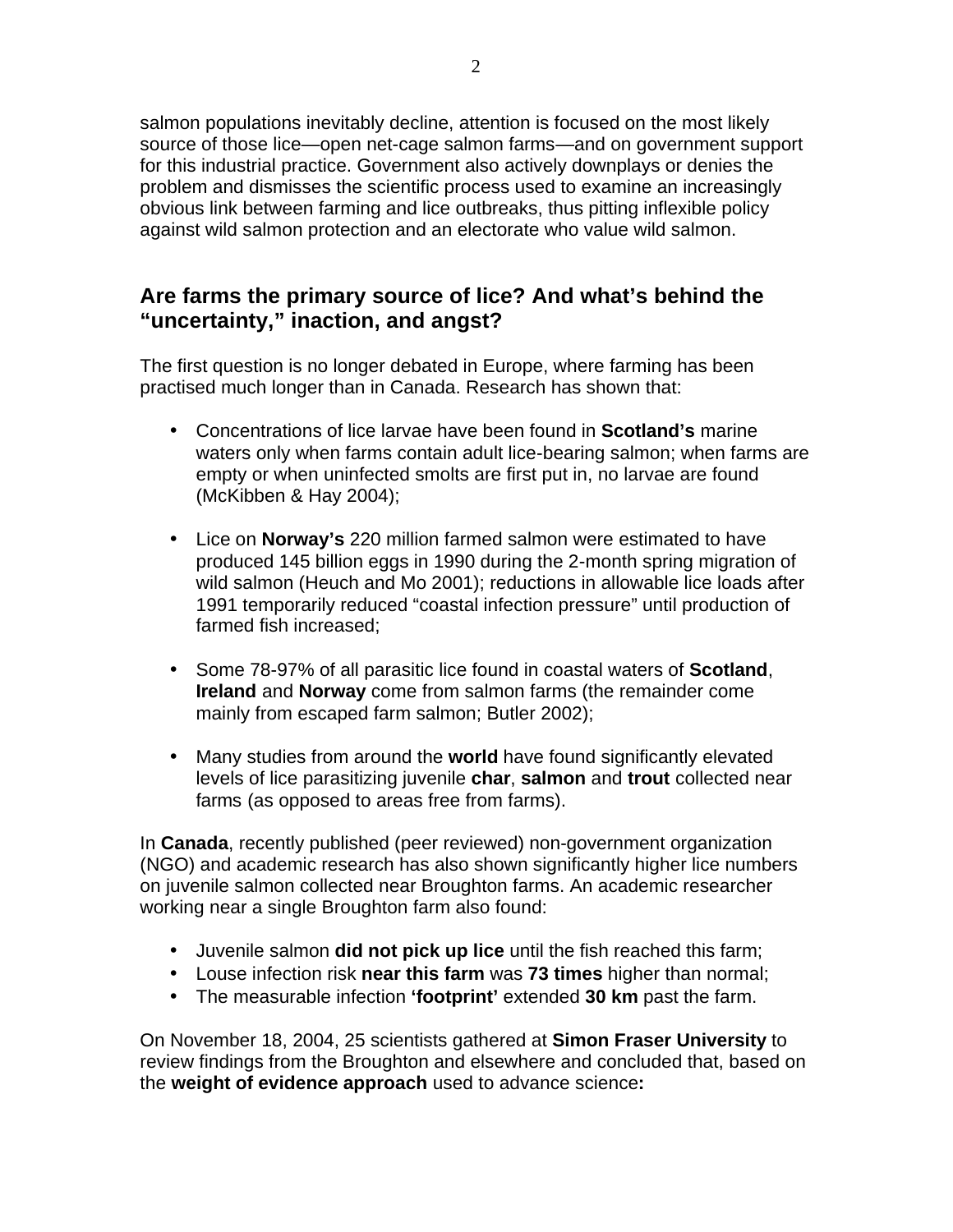- Salmon farms contribute sea lice to wild fish;
- In Central BC, there are more lice on juvenile wild fish near farms;
- Sea lice can kill juvenile fish, even at low infestation levels;
- There is suggestive evidence of population impacts.

Furthermore, these scientists concluded that traditional condition factor measures were "not sensitive" to louse damage on juvenile fish. Nor was there sufficient evidence or rigor in study design to support claims that sticklebacks are the primary louse louse host in the Broughton area.

Certain interests have also claimed that population declines of pink salmon in the main Broughton rivers may have been caused by "overspawning." A recent report by the Pacific Fisheries Resource Conservation Council authored by prominent academic scientists examined high spawning returns in salmon and concluded that there was "No evidence to support anything like a 'collapse' or 'near-collapse'" from "overspawning" (www.fish.bc.ca). Another report (PFRCC 2004) also says "Government research … has skirted the issues of detecting whether or not there is a link between sea lice on farmed [and] wild salmon and whether sea lice are contributing to pink salmon mortality."

Despite the overwhelming weight of evidence linking farms and lice on juvenile fish, government continues to:

- **Downplay** and **deny** the link—and the impacts to wild salmon;
- **Claim** "no definitive proof" of the link has been found (such as chemical or biological matches for lice on farms and wild fish);
- **Exploit** remaining **uncertainty** in attempts to maintain inflexible **status quo policy** and support of industry;
- **Unscrupulously shift** the **burden of proof** to the conservation community and public;
- **Dismiss** academic and NGO consensus statements and the weight of evidence approach **accepted by science**;
- **Claim** the situation in BC is "different than Europe" thus requiring **more study** before action is taken—without even carefully or openly examining what has been learned and done in Europe.

The high level of concern around this obvious threat to wild salmon and government's role has fuelled a growing lack of public trust in government and impeded progress toward establishing a truly sustainable industry.

#### **How severe is the threat to wild salmon?**

We are only now beginning to measure and understand the full impacts of lice on the world's wild salmon. These impacts have been felt and measured the longest in Europe. Sea trout populations have been hit especially hard in Scotland,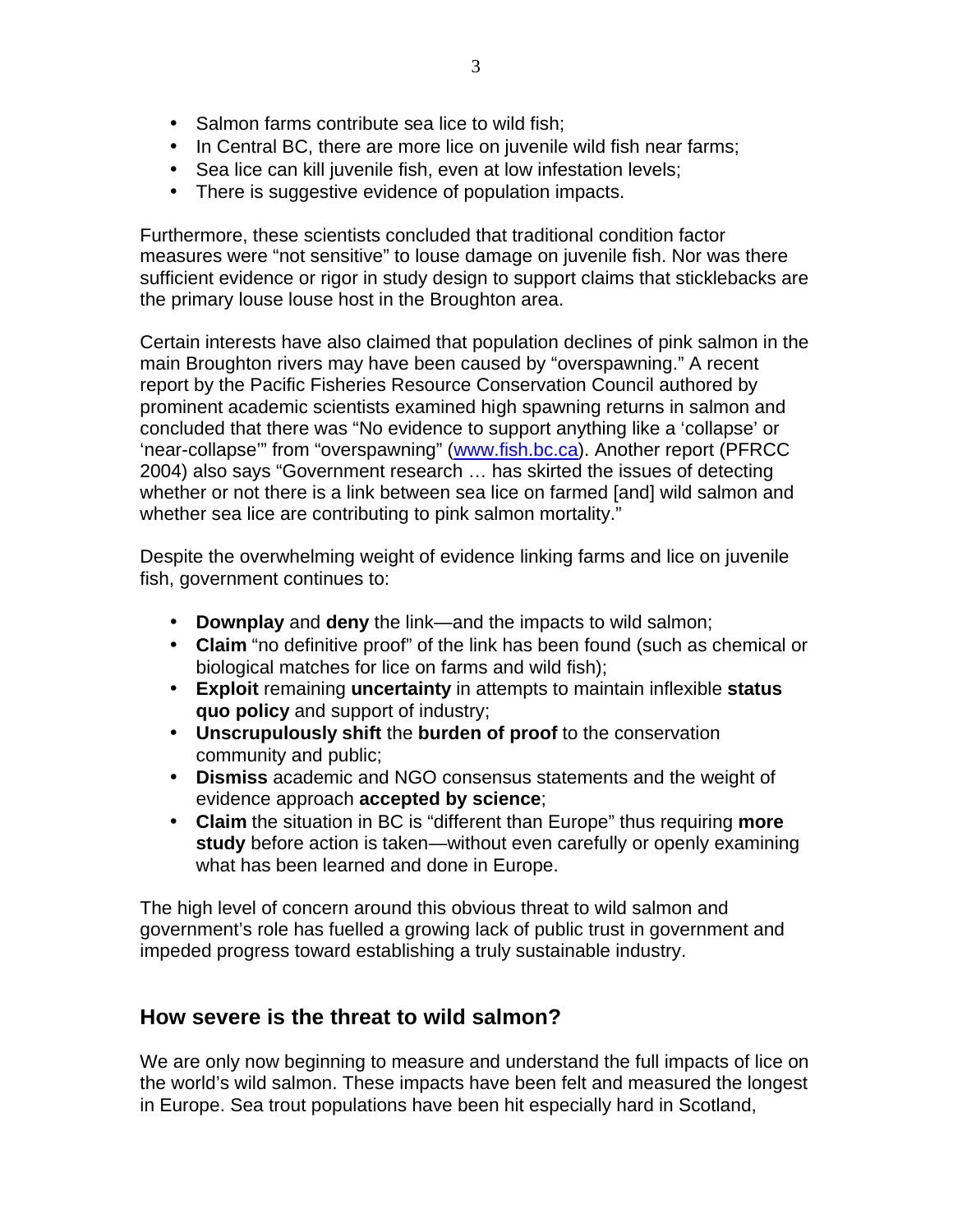Ireland, and Norway. Wild Atlantic salmon populations have also plummeted. Each year, an estimated 30-50% of all sea trout and 48-86% of salmon smolts leaving Norway's rivers are killed by farm-source lice. Farmed salmon in the North Atlantic now outnumber wild salmon by nearly 50:1.



In **Canada**, juvenile pink and chum salmon in British Columbia's Broughton Archipelago have experienced severe sea lice outbreaks every year now for the past 5 years. In only one year—the 2003 "partial fallow" of farms—was the prevalence of lice on juvenile salmon below 80%. When farms were partially fallowed (that is, emptied of adult fish and the lice these fish host and produce), "only" 36% of all juvenile salmon collected near farms had lice. When all salmon from a single Broughton farm were removed, researchers found that lice infecting juvenile fish near this farm **decreased 42-fold** (Morton et al. 2005).

Evidence suggests that heavy infestations on juvenile salmon are directly responsible for low returns of adult pinks in the following fall. Heavy infestations on juveniles in 2001 and 2002 were followed by exceptionally low returns of adults. The smaller outbreak of 2003 was followed by a relatively high return of adults in 2004. Low returns of pink salmon in 2005 in several Broughton rivers also likely reflect high louse-induced mortality (high infestations) in 2004.

### **So why are we only now seeing the problem in BC? Especially since farms have been here for years, and we had a 7-year moratorium on new farms?**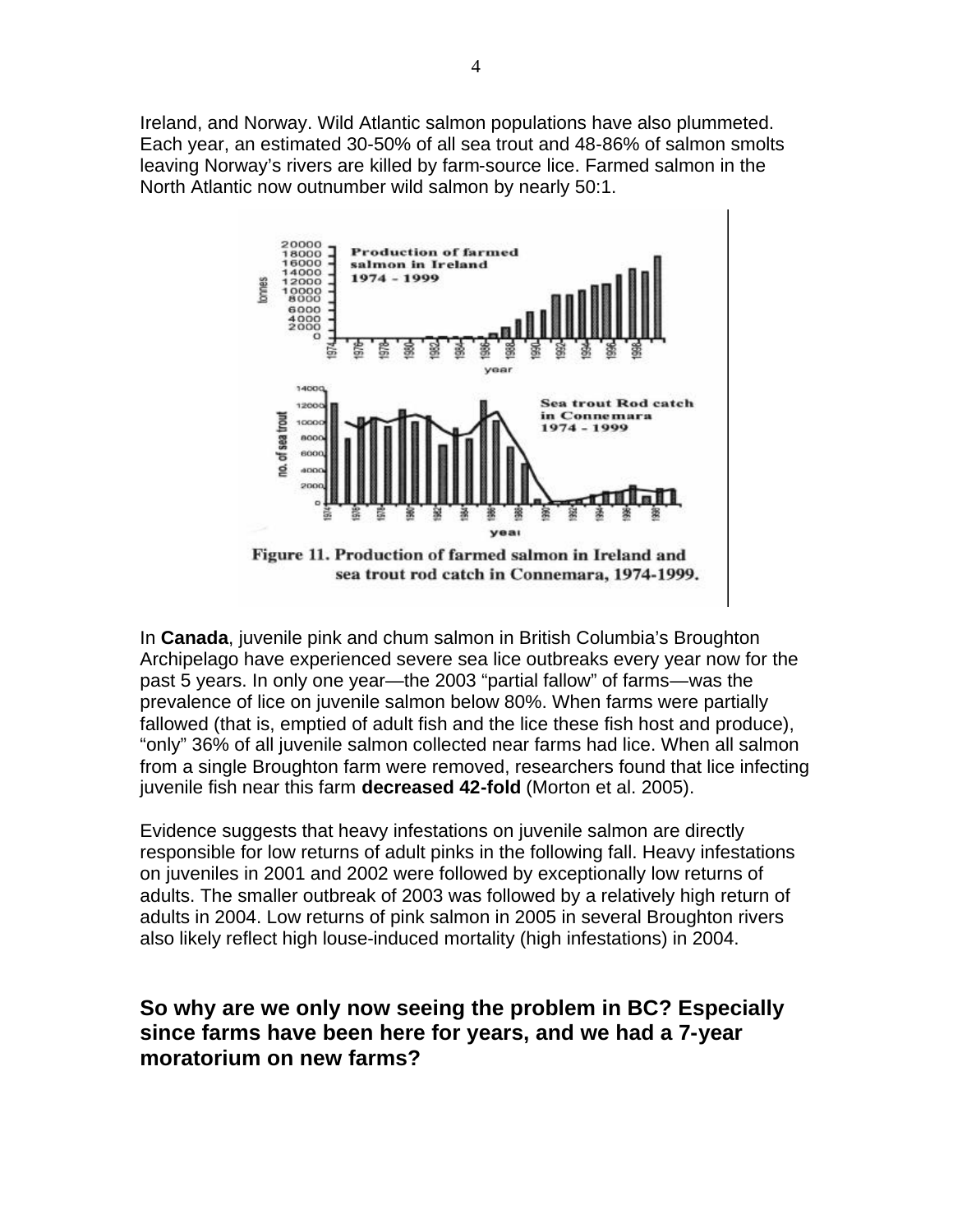It's true that farms have been located along the coast for many years, but the industry started small and has grown rapidly. There are now some 127 total tenures and 84 active farms. Farmed fish production now easily exceeds the landed weight of wild salmon from commercial fisheries. The moratorium also applied only to new farms, not the number of fish in existing farms, which increased dramatically during the moratorium.



 **Arrow denotes new farm moratorium (1995-2002)**

In a recent article on hurricanes and global warming (Kluger 2005) scientists describe how complex systems such as the atmosphere are known to move from one "steady" or "stable" state to another with only very brief transitions in between. To understand these "alternate stable states" the author suggests we think of water, which when put over a flame becomes hotter and hotter until suddenly it turns into steam; climate itself also responds as if it's being controlled by a dial, but occasionally it acts as if it's controlled by a switch.

Similarly, changes in parasite density can occur rapidly (Gunderson and Holling 2002). Periodic "flips" from one stable state to another, in the jargon of science, are "mediated by changes in slow process that suddenly trigger a fast response or escape from a state."

Many of us have heard these "flips" referred to as "tipping points." No one, however, has measured if Broughton farms have "flipped" or "tipped" between low and high louse production "stable states." Logic and the weight of evidence suggest that they have. Broughton-area louse production from farmed fish was likely at a "low stable state" after farms were first introduced. Current louse (and salmon) production levels are now significantly higher and likely far outstrip parasite contributions from wild fish.

How high? A look at Marine Harvest's web site shows that farms contained some 2.3 million fish on December 31, 2003 each hosting an average of 2.7 egg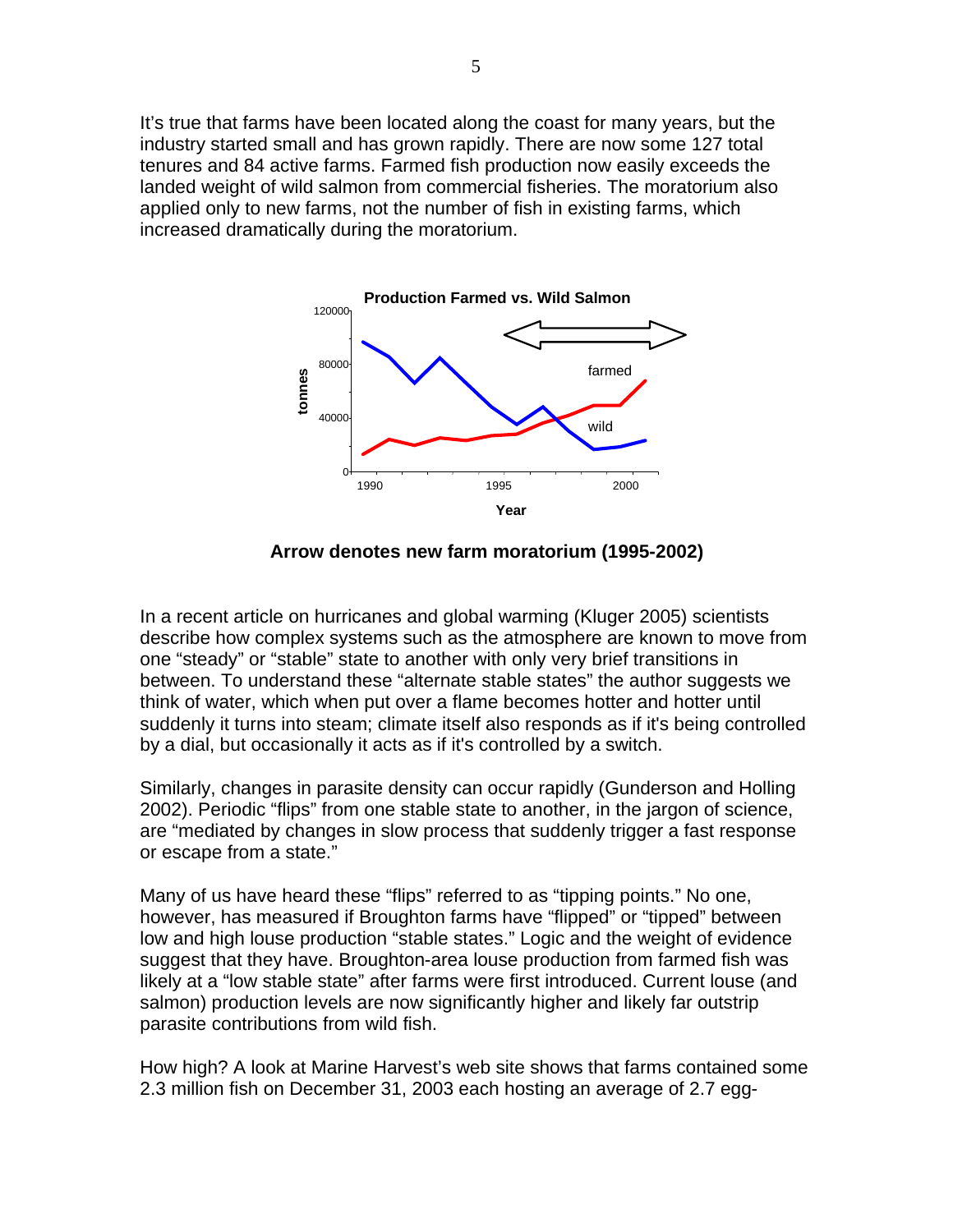bearing lice. Simple math reveals this to be a total of 6.2 million "gravid" (eggbearing) lice. Considering that the average louse is capable of laying 250 or more eggs, lice on these farmed fish may have been contributing more than **1.5 billion eggs** to the marine waters of the Broughton to ring in the New Year and welcome the coming migration of wild juvenile salmon.

### **What is being done in Europe? In BC? And is it enough?**

**Norway** has long recognized and attempted to minimize the louse threat. Norway enacted the Norwegian Action Plan Against Salmon Lice in 1997. The plan requires legal limits for maximum numbers of lice (currently no more than an average of 0.5 gravid lice per farmed fish), compulsory reporting of lice loads, strategic regulations for treatment, and monitoring of salmon infection.

**Ireland** and **Scotland** have adopted similar louse reporting and control measures. Area Management Agreements have been developed to help coordinate farm fish production and louse treatment, in order to minimize "**coastal infection pressure,**" particularly during the critical spring migration period of juvenile salmonids.

Despite these efforts, wild salmon stocks damaged by sea lice have not recovered in most areas of Europe. Increased farm production has generally offset many management actions (such as lower legal limits for lice), meaning that lice numbers in European waters generally remain the same.

In **British Columbia**, current regulations require that, when mobile lice levels (all stages) reach three (March to July) or six (July to March) per farmed salmon, a plan is worked out with the salmon farm company veterinarian to either treat with a chemical pesticide or harvest the fish early. In working out and implementing the plan there is often no action for a number of weeks or even months during which time lice levels and production can increase.

From a manager's perspective, it is difficult to compare these regulations to Europe's, let alone, assess whether they are biologically relevant in Canada. It is important to remember that juvenile pink and chum salmon (weighing less than half a gram) are more than **10 times smaller** than Atlantic salmon smolts, and thus much more susceptible to louse parasitism. Research indicates that juvenile salmon may succumb to lice at infestations levels of or above **one louse per gram** of fish, meaning that a salmon weighing less than half a gram may be unable to survive an infection of a single adult louse (Finstad 2002).

Broughton farms contained 800,000 fewer adult salmon at the start of 2003—the one and only "partial fallow" year. These fish likely produced only about half as many lice as in 2004, and lice prevalence on juvenile chum and pink salmon was the lowest (36%) in the past 5 springs (Morton et al. 2005).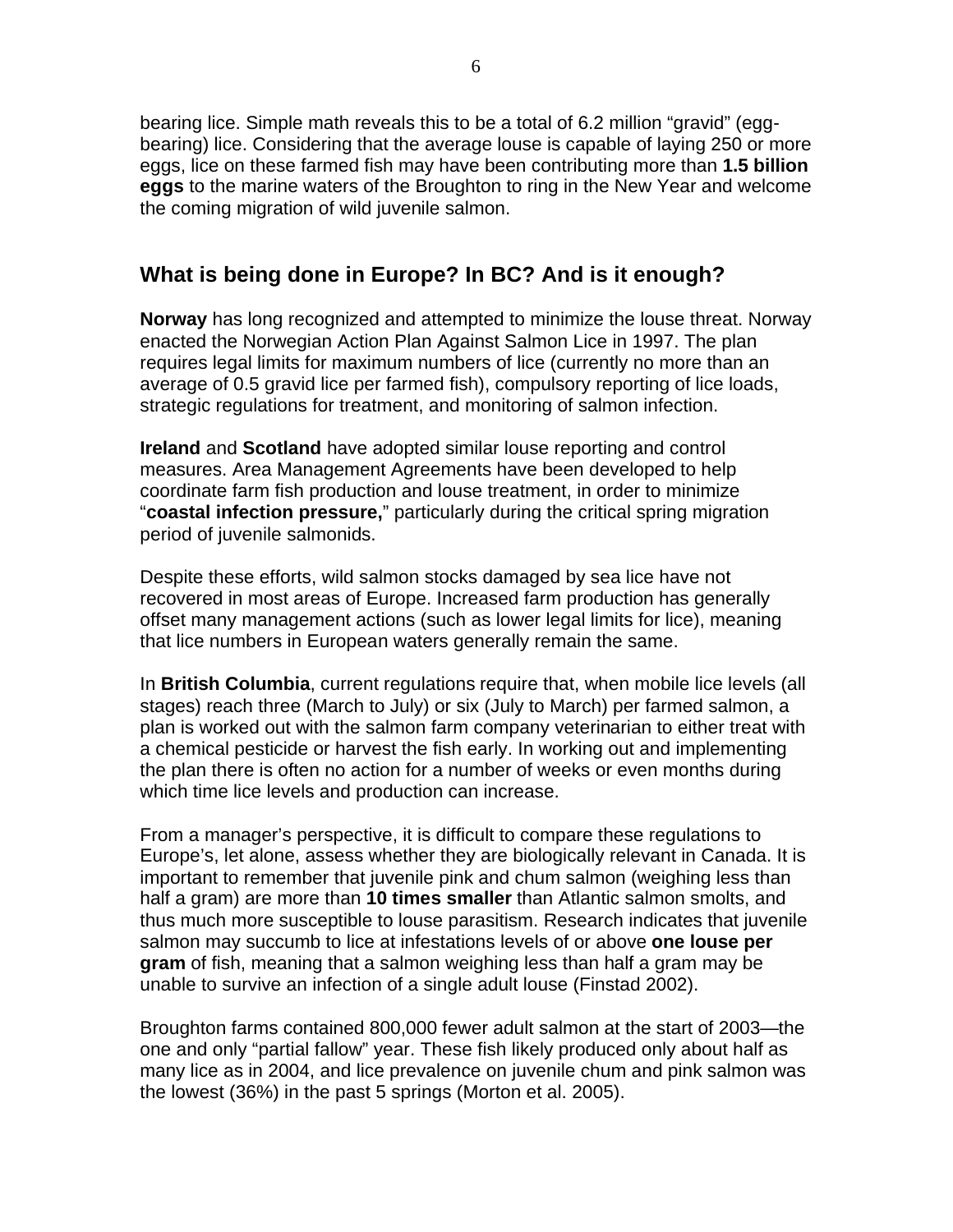Unfortunately, the effectiveness of fallowing and other management practices continues to be hampered by inconsistent policy, and a lag in the adoption of standard European practices. Despite the documentation of lice outbreaks on juvenile fish in each of the last five years, fallowing has been attempted just once. Slice (emamectin benzoate) continues to be the control treatment of choice, despite the controversy surrounding its unknown impact on the marine environment, and concerns about lice developing resistance to such chemotherapeutants (Bright and Dionne 2004).

Unfortunately, too, government research into the problem continues to be plagued by insufficient funding and attention, and government "spin" on the problems. Realistic solutions to concerns raised by NGO groups, academics, and the public remain elusive. A recent review (National Centres for Excellence 2003) of federal funding for aquaculture was critical of a perceived bias toward enhancing production and industry efficiency at the expense of environmental research. Provincial funding for aquaculture research (BC Aquaculture and Research Development fund) is similarly regarded by many as industrially biased and insufficiently transparent. Provincial programs have ignored research priorities identified at the scientists' roundtable on sea lice, despite attempts by an NGO committee member to introduce these recommendations.

### **Are there other scientific concerns surrounding lice?**

Yes. Lice are also known "vectors" or carriers of such diseases as infectious salmon anaemia (ISA). Lice may thus be able to transmit other diseases between salmon, including the IHN (kidney disease) virus commonly found in salmon farms (SFU Summit of Scientists on Sea Lice Proceedings 2002).

#### **Are Salmon farmers also concerned about lice?**

Lice are also a burden to salmon farmers. Lice can increase stress and reduce growth of farmed salmon, result in downgrading of fish (from physical scarring), and other management challenges. It's estimated that Scottish farmers spent between \$48 and 72 million in 2001 attempting to control lice. One recent paper from eastern Canada estimated that lice cost the typical New Brunswick farmer nearly \$350,000 per crop (in downgrading, mortality, stress-related growth reduction, labour and chemical costs).

Perhaps the largest cost of lice, however, is the loss of public confidence in the sustainability of currently favoured open net-cage farming practice—and in government, itself.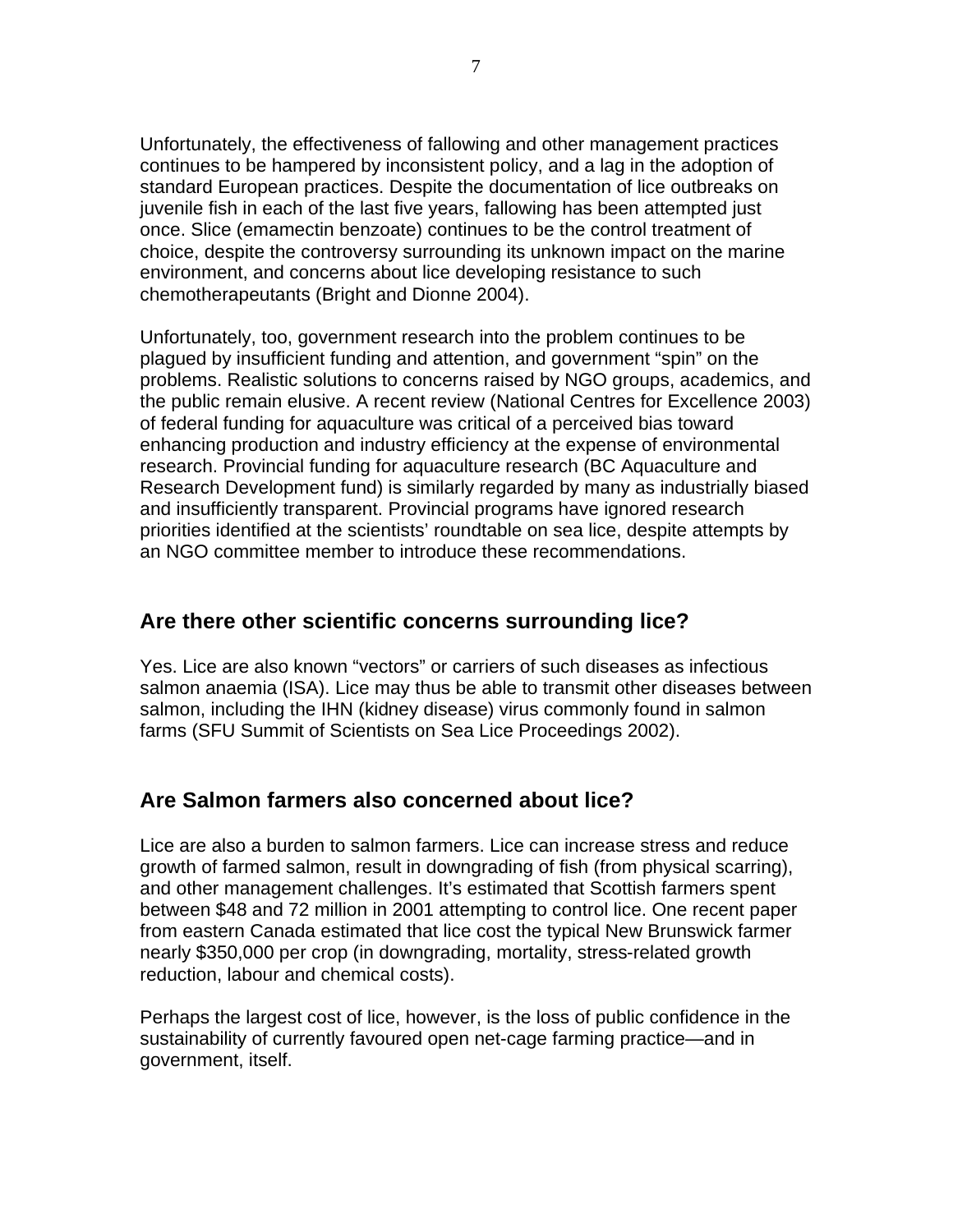#### **Can government protect wild salmon and also promote salmon farming?**

There have now been four reports from the offices of the auditor general critical of Fisheries and Oceans' conflicting mandates. The AG offices say that DFO cannot be both a protector of wild fish and a promoter of unsustainable fish farming practices.

Nothing has been done to eliminate this conflict (such as moving aquaculture to another ministry). Instead, DFO has dug in its heels and stepped up its promotion of fish farms, and its public denial of the threats and weight of evidence.

DFO has also proclaimed a wild salmon policy despite concerns that it does not even acknowledge aquaculture to be a recognized threat to the biodiversity of wild salmon (www.farmedanddangerous.org). Even one of government's own MPs has publicly admitted that the new wild salmon policy is only "half the equation" because it does not protect salmon from aquaculture threats.

### **What can be done and who's being asked to protect wild fish and the public interest?**

The recent history of open net cage aquaculture in BC and around the world begs the question: can open net-cage salmon farming be "fine-tuned" sufficiently to eliminate its impacts on wild fish?

A recent review of Norway's sea lice action plan—in place since 1997—suggests that, despite all of Norway's efforts to minimize impacts, the situation remains much the same as when the plan was enacted. Total louse numbers in coastal waters have not changed much, despite stricter regulations on allowable louse densities, because the number of farmed fish (lice hosts) has steadily risen. Nor have researchers witnessed significant recoveries of wild fish, except in a few cases of intensive fallowing (e.g., some areas of Scotland).

While the infection rates of lice on juvenile salmon in BC may be reduced with better siting of farms, coordinated production and treatment, and consistent fallowing, the problem is unlikely to simply go away, especially if farming continues to expand locally and coastwide.

All this has led many to believe that open net-cage aquaculture and wild salmon might never be compatible, meaning we must be far more innovative in looking at other ways to do business (practice truly sustainable aquaculture). One suggestion is to adopt closed containment technology, originally suggested by the salmon farmers themselves to control algae bloom impacts. Many promising technologies and potential solutions (such as tax incentives) are available, but government and industry, apparently content to subsidize open-net cage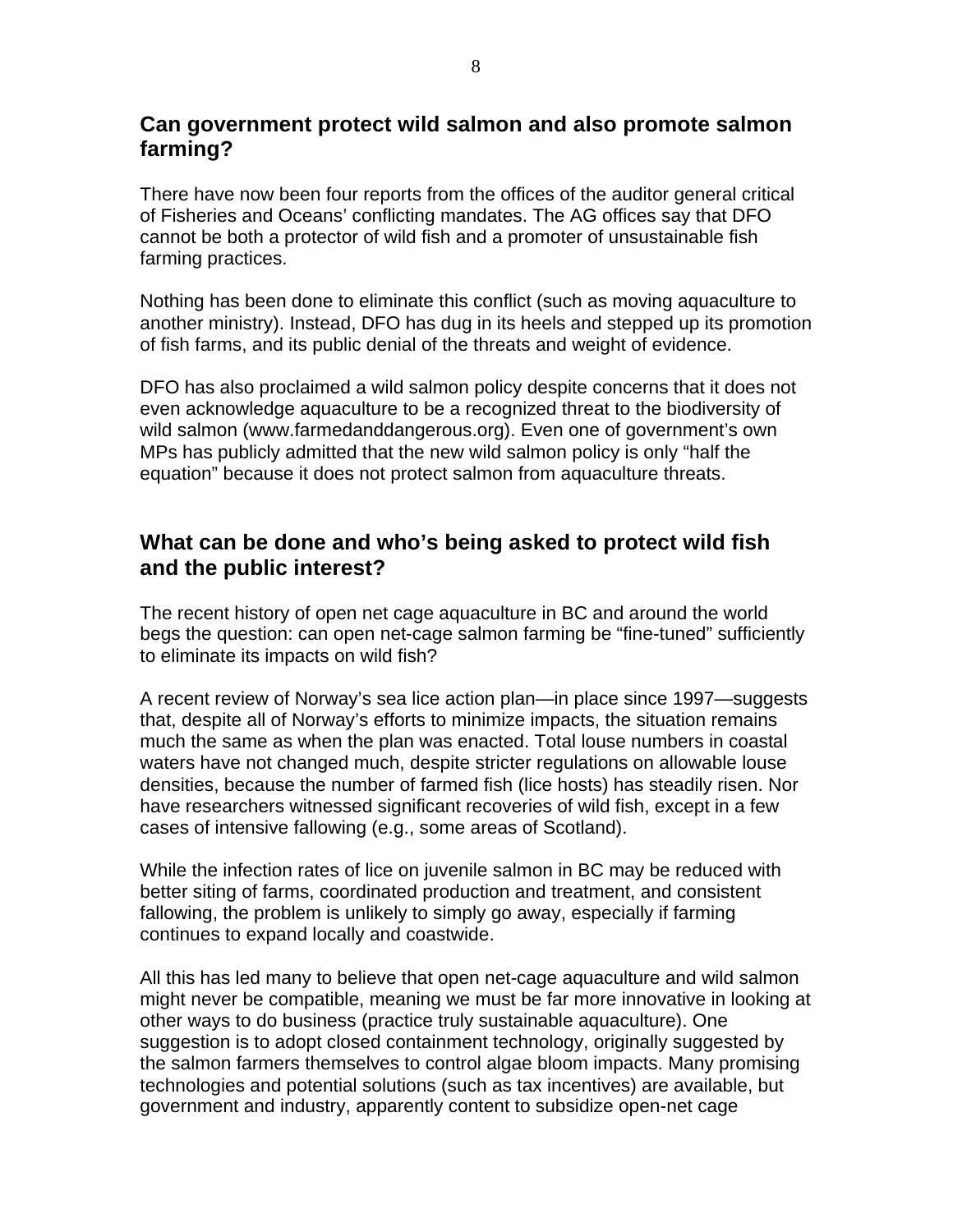aquaculture through environmental damage, have held up the exploration of such technologies by claiming (but not proving using full-cost accounting) prohibitive costs. Meanwhile, government continues to subsidize a marginally performing industry in Canada with taxpayer money (\$20 million in July 2005 to New Brunswick farmers), while simultaneously devaluing wild salmon and the public interest. For more on "solutions", visit www.farmedanddangerous.org



 **(Prepared October 2005 for the Coastal Alliance for Aquaculture Reform)**

## **References for Further Reading**

Auditor General of British Columbia. Salmon Forever: An Assessment of the Provincial Role in Sustaining Wild Salmon – 2004/2005 Report. Office of the Auditor General of British Columbia

Auditor General of Canada, *2000 Report of the Auditor General of Canada.* "Chapter 30: Fisheries and Oceans – The Effects of Salmon Farming in British Columbia on the Management of Wild Salmon Stocks" (Ottawa: Office of the Auditor General, December 2000).

Auditor General of Canada, *2004 Report of the Commissioner of the Environment and Sustainable Development to the House of Commons.* "Chapter 5: Fisheries and Oceans Canada – Salmon Stocks, Habitat, and Aquaculture" (Ottawa: Office of the Auditor General, 2004).

Bjorn, P.A. and B. Finstad. 2002. Salmon lice, *Lepeophtheirus salmonis (*Kroyer), infestation in sympatric populations of Arctic char, *Salvelinus alpinus* (L.), and sea trout, *Salmo trutta* (L.), in areas near and distant from salmon farms. ICES Journal of Marine Science 59:131-139.

Bright, D.A. and S. Dionne 2004. Use of emamectin benzoate in the Canadian finfish aquaculture industry: A review of environmental fate and effects. Environment Canada.

Butler, J.R.A. 2002. Wild salmonids and sea louse infestations on the west coast of Scotland: sources of infestation and implications for the management of marine salmon farms. Pest Management Science 58:595-608.

Dill, L. and D. Pauly. 2004. The truth about the science of fish lice. Georgia Straight.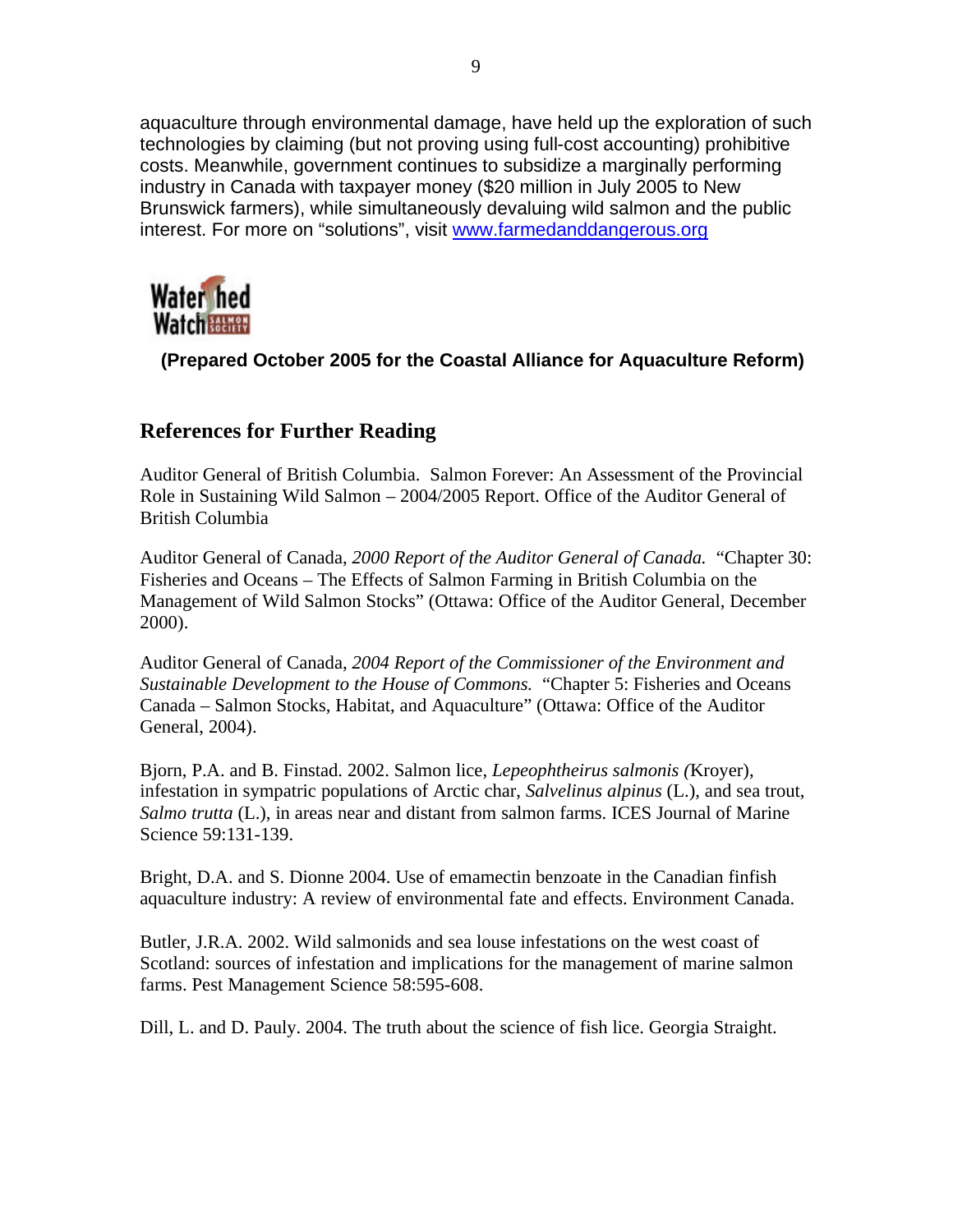Farmed and Dangerous. 2005. www.farmedanddangerous.org (CAAR critique of provincial sea lice white paper, CAAR comments of aquaculture provisions of the wild salmon policy, CAAR briefing material on closed containment technology).

Finstad, B. 2002. The Physiological and Ecological Effects of Salmon Lice on Anadromous Salmonids. In Gallaugher, P., Orr, C.D., Berry, M. and P. Broomhall. 2002. Proceedings of the Summit of Scientists on Sea Lice, Speaking for the Salmon: Summit of Scientists on Sea Lice. Centre for Coastal Studies, Simon Fraser University, Simon Fraser University, Vancouver, BC

Fisheries and Oceans Canada. July 12, 2005. Federal Government Delivers on Aquaculture Investment (news release).

Gallaugher, P. and C. Orr. 2000. Aquaculture and the Protection of Wild Salmon. Workshop Proceedings. Speaking for the Salmon. Continuing Studies in Science, Simon Fraser University, Burnaby, BC, pp. 77.

Gallaugher, P., Orr, C.D., Berry, M. and P. Broomhall. 2002. Proceedings of the Summit of Scientists on Sea Lice, Speaking for the Salmon: Summit of Scientists on Sea Lice. Centre for Coastal Studies, Simon Fraser University, Simon Fraser University, Vancouver, BC, pp. 14.

Gallaugher, P., J. Penikett and L. Wood. 2004. Speaking for the Salmon: Scientists' Roundtable on Sea Lice and Salmon in the Broughton Archipelago Area of British Columbia--Convenors Report. Continuing Studies in Science and Centre for Coastal Studies, Simon Fraser University. Burnaby, BC. http://www.sfu.ca/cstudies/science/salmon/Conveners\_Report.pdf

Gunderson, L. H. and C.S. Holling (eds). 2002. Panarchy: Understanding transformations in human and natural systems. Island Press.

Hammell, L. 2002. Sea lice resistance to chemotherapeutants. In Speaking for the Salmon: Proceedings of the Summit of Scientists on Sea Lice. Simon Fraser University.

Heuch, P.A. and T.A. Mo. 2001. A model of salmon louse production in Norway: Effects of increasing salmon production and public management measures. Diseases of Aquatic Organisms 45:145-152.

Heuch, P.A., P.A. Bjorn, B. Finstad, J.C. Holst, L. Asplin, and F. Nilsen. 2005. A review of the Norwegian Action Plan against salmon lice on salmonids: the effects on wild salmonids. Aquaculture 246:79-92.

Holst, J.C., P. Jakobsen, F. Nilsen, and M. Holm. 2000. Sea lice kill the wild salmon. Measures ahead! Institute of Marine Research. Aquaculture Report 2000.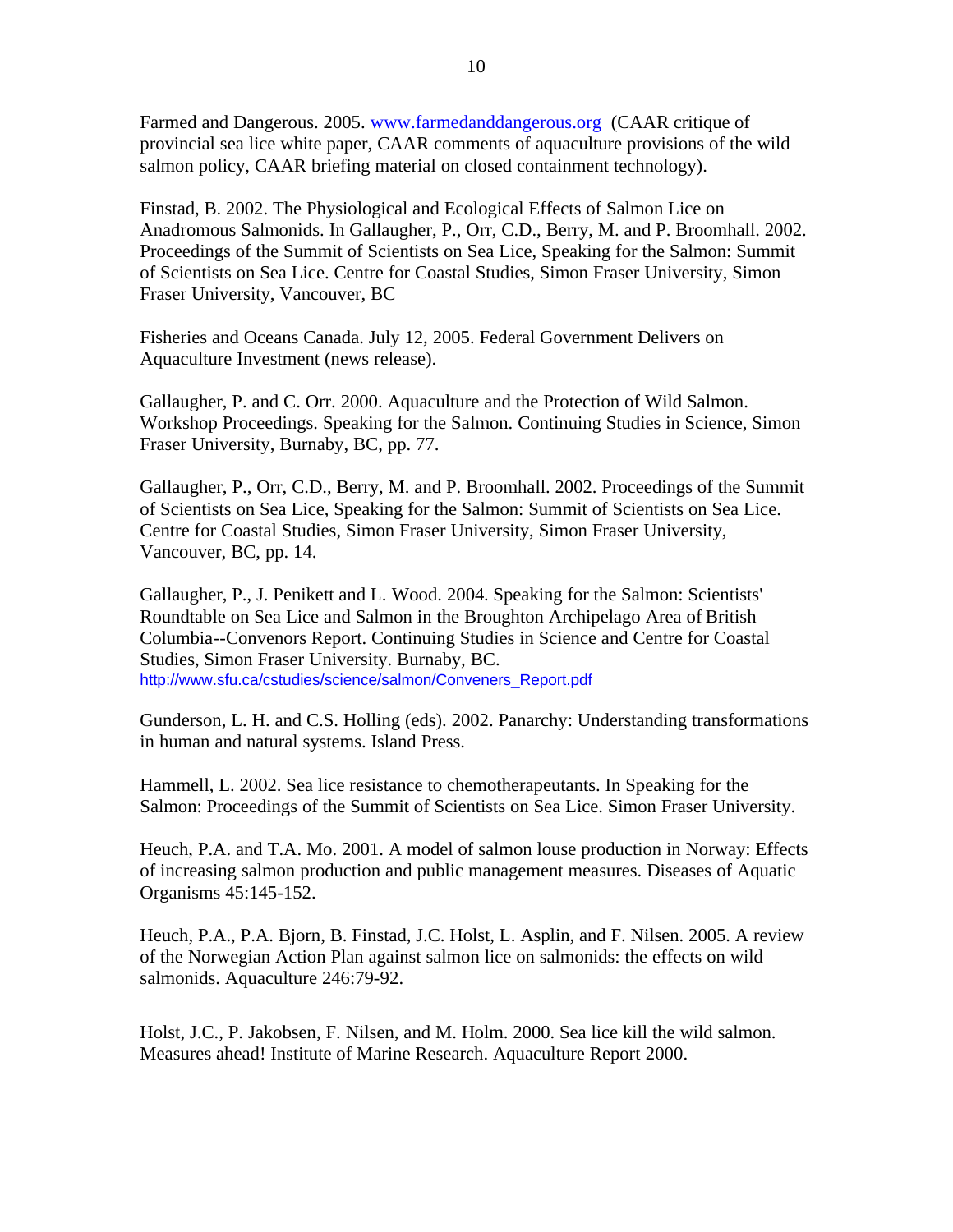Kluger, J. 2005 (October 3). Global Warming: The Culprit? Evidence mounts that human activity is helping fuel these monster hurricanes. *Time Magazine*.

Krkosek, M., M.A. Lewis, and J.P. Volpe. 2005. Transmission dynamics of parasitic sea lice from farm to wild salmon. Proceedings of the Royal Society of London Series B 272: 689-696.

MAFF (Ministry of Agriculture, Food and Fisheries). 2003. Strategic fallowing plan. http://www2.news.gov.bc.ca/nrm\_news\_releases/2003AGF0004-000137.htm

MAFF (Ministry of Agriculture, Food and Fisheries). 2005. Sea lice treatment regulations. (http://www.agf.gov.bc.ca/fisheries/health/Sealice/sealice\_strategy\_05.pdf).

Marine Harvest. 2004. Farm monitoring results. http://www.stoltseafarm.com/americas/WestCoast/monitoring\_research.html#

McKibben, M.A. and D.W. Hay. 2004. Distributions of planktonic sea lice larvae *Lepeophtheirus salmonis* in the inter-tidal zone in Loch Torridon, Western Scotland in relation to salmon farm production cycles. Aquaculture Research 35:742–750.

Morton, A.B. and R. Williams. 2004. First Report of a Sea Louse, *Lepeophtheirus salmonis*, Infestation on Juvenile Pink Salmon, *Oncorhynchus gorbuscha*, in Nearshore Habitat. Canadian Field Naturalist 117:634-641.

Morton, A., R. Routledge, C. Peet, and A. Ladwig. 2004. Sea lice (*Lepeophtheirus salmonis*) infection rates on juvenile pink (Oncorhy*nchus gorbuscha*) and chum (*Oncorhynchus keta*) salmon in the nearshore marine environment of British Columbia, Canada. Canadian Journal of Fisheries and Aquatic Sciences 61:147-157.

Morton, A., R. D. Routledge, and R. Williams. 2005. Temporal patterns of sea louse infestation on wild Pacific salmon in relation to the fallowing of Atlantic salmon farms. North American Journal of Fisheries Management 25:811-821.

Mustafa, A., W. Rankaduwa, and P. Campbell. 2001. Estimating the cost of sea lice to salmon aquaculture in eastern Canada. Canadian Journals of Veterinarians 42:54-56.

Naylor, R.L., J. Eagle, and W. L. Smith. 2003. Salmon aquaculture in the Pacific Northwest: A global industry with local impacts. Environment 45:18-39.

O'Neil, P. July 5, 2005. 'Ottawa losing' in fish farm PR war: Richmond MP Cummins says environmentalists are 'telling the truth'. Vancouver Sun.

PFRCC (Pacific Fisheries Resource Conservation Council). 2002. 2002 Advisory: The protection of Broughton Archipelago pink salmon stocks. Appendix 1, Annex 2. Report